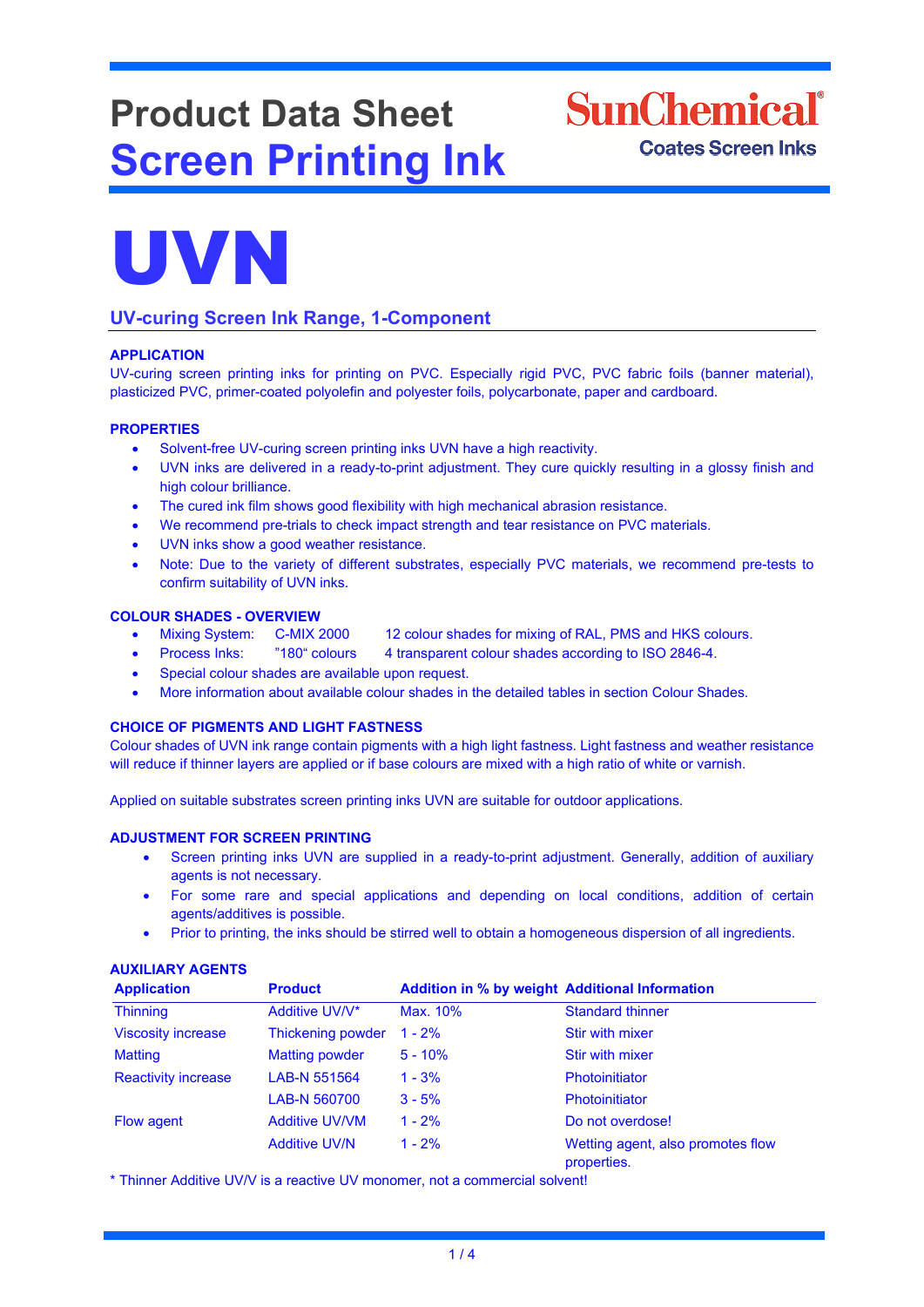#### **OVERPRINTING**

Generally, it is not necessary to overprint UVN inks with varnish. If required, however, overprinting with varnish UVN/E50 is possible.

#### **BRONZE COLOURS, MIXING OF BRONZE INKS**

- The following bronze colours with a stable shelf life are available upon request:
	- Silver: UVN 79/96
	- Gold: rich gold UVN 75/22 and rich pale gold UVN 76/35

Printers can mix bronzes themselves using bronze pastes B 75, B 76, B 77 and B 79 as well as bronze powder B 78-POWDER.

These "B" bronze pastes and "B" bronze powder are mixed with varnish UVN/E50 prior to processing.

Mixing ratios in parts by weight:

| Gold bronze paste/powder |     | UVN/E50 | $= 1: 3-4$ |
|--------------------------|-----|---------|------------|
| Silver bronze paste      | to. | UVN/E50 | $= 1: 4-5$ |

- **Note:** Depending on printing conditions, an addition of 2% photoinitiator LAB-N 560700 may be required to increase reactivity.
- **Note:** For technical reasons these mixtures only have a pot life of approx. 6 8 h! Afterwards ink will thicken and become solid.
- **Note:** B bronzes are prone to oxidation (Exception B 78-POWDER). Therefore, overprinting with UVN/E50 is recommended.

B 78-POWDER does not tend to oxidation. The pale copper shade will not darken with time.

#### **DRYING / UV-CURING**

- UVN inks only dry/cure under UV-radiation.
- Suitable UV-driers with Hg medium-pressure lamps (250 400 nm) and an efficiency between 80 and 200 W/cm have to be used.
- Preferably, use reflectors with a focussed radiation.
- Ensure an even radiation (intensity/distance to the lamps) of the whole printed image.
- Curing parameter depend on thickness of printed ink layer, colour, substrate or substrate quality and temperature as well as construction and performance of the UV drier.
- Curing energy required depends on number of printed ink layers (check intermediate adhesion), printed layer thickness, colour and type of substrate. Hence, printers should determine the exact required energy with their own UV-drier.
- **UV-curing energy guide values:**  (printed with 150-*31* fabric*,* white substrate) **UV-energy: 200-300 mJ/cm²** (measured with Kühnast UV-integrator, 250 – 410 nm, max. 365 nm) **Belt speed: UV-radiator: 1 x 120 W/cm: 10 - 15 m/min. 2 x 120 W/cm: 20 - 30 m/min.**
- Adhesion should only be checked several minutes after curing. Due to the post-curing process of the ink and depending on the substrate, sufficient adhesion may sometimes only be achieved after up to 24 hours.

#### **SCREEN FABRIC / STENCILS**

UVN inks are formulated for printing with fabrics of 120 – 165 threads/cm. Printability and especially UV-curing properties with coarser or finer fabrics should be evaluated by corresponding trials.

All copy emulsions and capillary films suitable for solvent based and UV-curing screen inks can be used, such as our program of SunCoat or Murakami products.

#### **CLEANING**

Uncured UV inks can be removed from stencils and tools using our solvent based universal cleaning agents of the URS range.

Cleaning of cured UV inks is very time-consuming and hardly ever possible.

Note: As the acrylates contained in these UV inks may cause skin irritation, clean contaminated skin with water and soap immediately. Remove and clean contaminated clothing straightaway.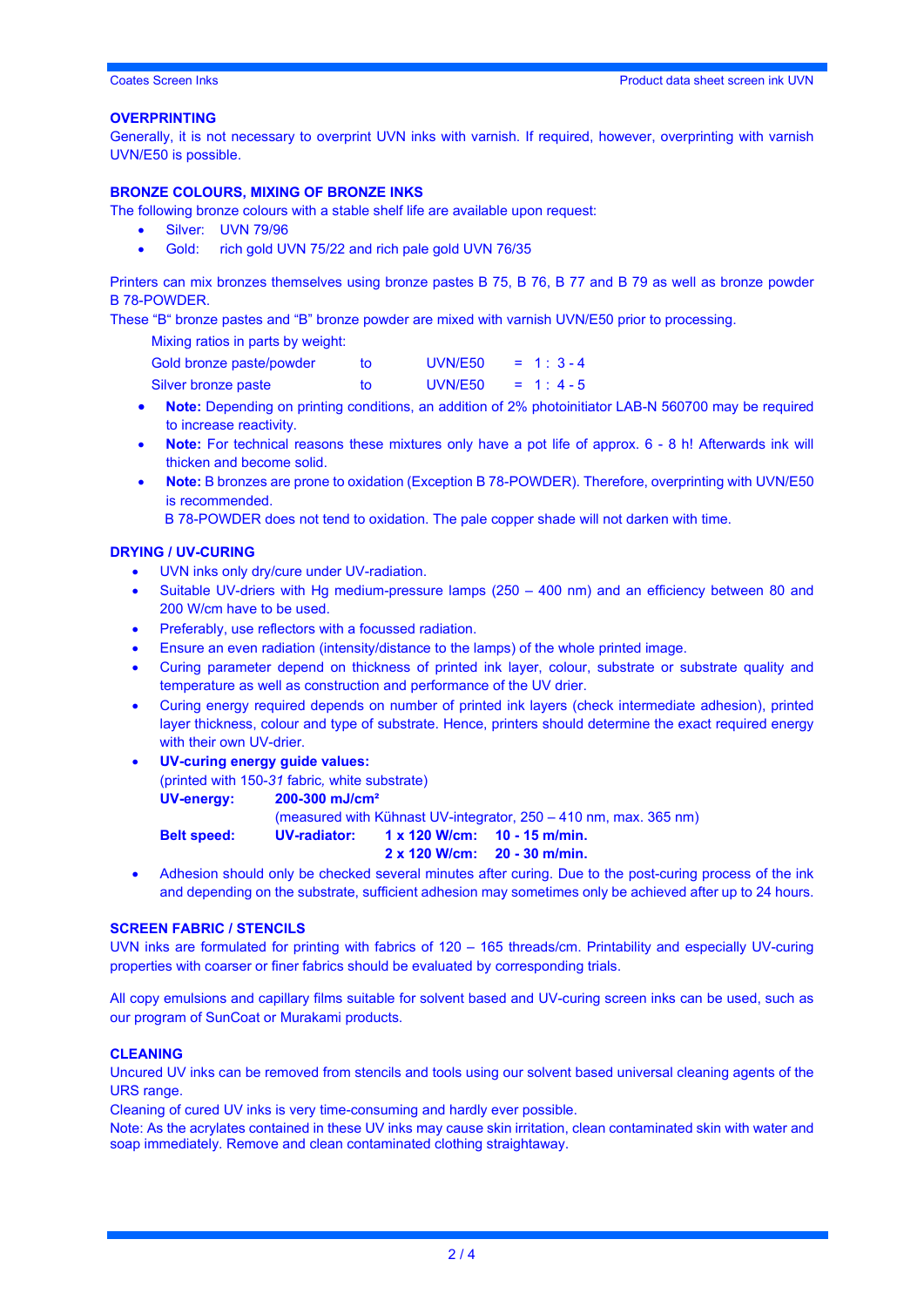### **PACK SIZE**

Screen printing inks UVN are delivered in 1 litre containers. Other pack sizes are available upon request.

#### **SHELF LIFE**

In closed original containers, UVN inks generally have a shelf life of 1 year from date of production. For exact date of expiry, please refer to the label.

#### **SAFETY DATA SHEETS**

Read safety data sheet prior to processing. Safety data sheets comply with Regulation (EC) No. 1907/2006 (REACH), Appendix II.

### **CLASSIFICATION AND LABELLING**

Hazard classification and labelling comply with Regulation (EC) No. 1272/2008 (CLP/GHS).

#### **CONFORMITY**

Coates Screen Inks GmbH does not use any of the substances or mixtures for the production of printing inks, which are banned according to the EUPIA (European Association of the Printing Inks Industry) exclusion policy. Further compliance confirmations are available upon request.

#### **ADDITIONAL INFORMATION ABOUT OUR PRODUCTS**

| Product data sheets: | <b>Auxiliary Agents for UV-Curing Screen Printing Inks</b>                                     |
|----------------------|------------------------------------------------------------------------------------------------|
| <b>Brochures:</b>    | UV-Curing Screen Printing Inks                                                                 |
| Internet:            | Various technical articles are available for download on www.coates.de.<br>section "SN-Online" |

**FOR COLOUR RANGES, PLEASE REFER TO NEXT PAGE.**